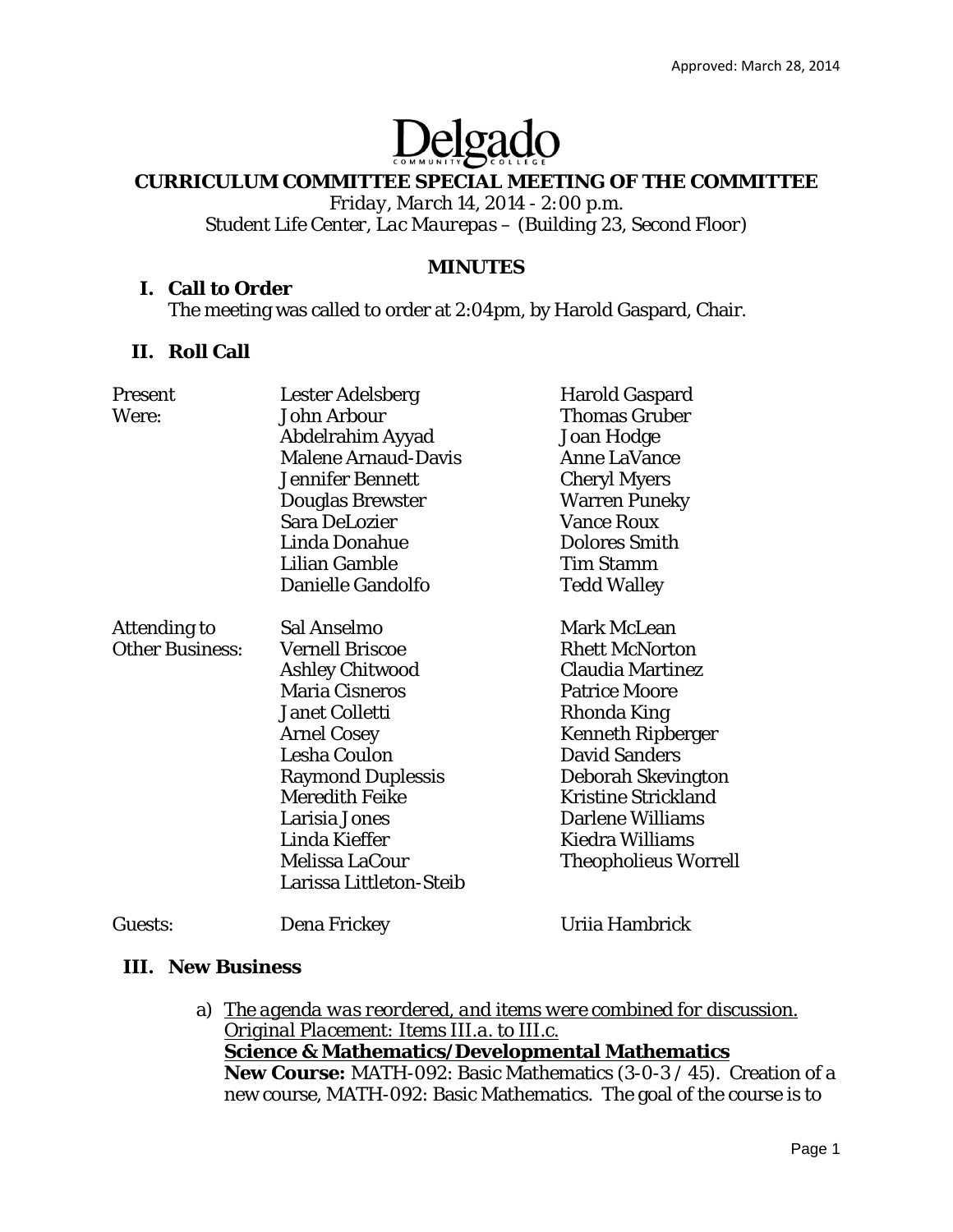assist the student in acquiring a better understanding of and facility with arithmetic. Course description: "Basic operations of integers and rational numbers; order of operations; factions; decimals; ratios and proportions; percentages; basic algebra concepts including linear equations; solving application problems." Note: this course maps to proposed Louisiana Common Course: CDMA-0113. Prerequisite: Score of 0-43 on the Compass Pre-Algebra Placement Test.

### **Science & Mathematics/Developmental Mathematics**

**New Course:** MATH-093: Basic Algebra (3-0-3 / 45). Creation of a new course, MATH-093: Basic Algebra. The goal of the course is to teach students the fundamental concepts of beginning algebra in order to prepare the student for additional study in Mathematics. Course description: "Introduction to Algebra. Operations on integers and fractions; graphing on a number line; evaluating simple expressions and polynomials; simplifying expressions containing exponents and simple radicals; solving and evaluating linear equations/functions and inequalities; solving application problems; factoring." Note: this course maps to proposed Louisiana Common Course: CDMA-0123. Prerequisites: Grade of "C" or better in MATH 092: Basic Mathematics OR Score of 44-100 on the Compass Pre-Algebra Placement Test OR score of 0-39 on Compass Algebra Placement Test.

# **Science & Mathematics/Developmental Mathematics**

**New Course:** MATH-094: Intermediate Algebra (3-0-3 / 45). Creation of a new course, MATH-094: Intermediate Algebra. The goal of this course is to prepare students for College Algebra. Course description: "Introduction to basic college algebra: linear equations inequalities; polynomials; rational expressions; graphs and functions; radicals and quadratic equations." Note: this course maps to proposed Louisiana Common Course CDMA-0133. Prerequisites: Grade of "C" or better in MATH 093: Basic Algebra OR Score of 40-99 on Compass Algebra Placement Test OR score of 18-20 on the ACT. Motion to accept proposals **[Motion: Vance Roux; Second: Anne LaVance; Carried, Unanimously].** 

b) *The agenda was reordered, and items were combined for discussion. Original Placement: Items III.d. to III.g.* **Science & Mathematics/Developmental Mathematics Course Termination:** MATH-091: Basic Mathematics Review. Termination of the course, MATH-091: Basic Mathematics Review at the end of the Summer 2014 session. **Science & Mathematics/Developmental Mathematics Course Termination:** MATH-095: Introductory Algebra I. Termination of the course, MATH-095: Introductory Algebra I at the end of the Summer 2014 session. **Science & Mathematics/Developmental Mathematics** 

**Course Termination:** MATH-096: Introductory Algebra II. Termination of the course, MATH-096: Introductory Algebra II at the end